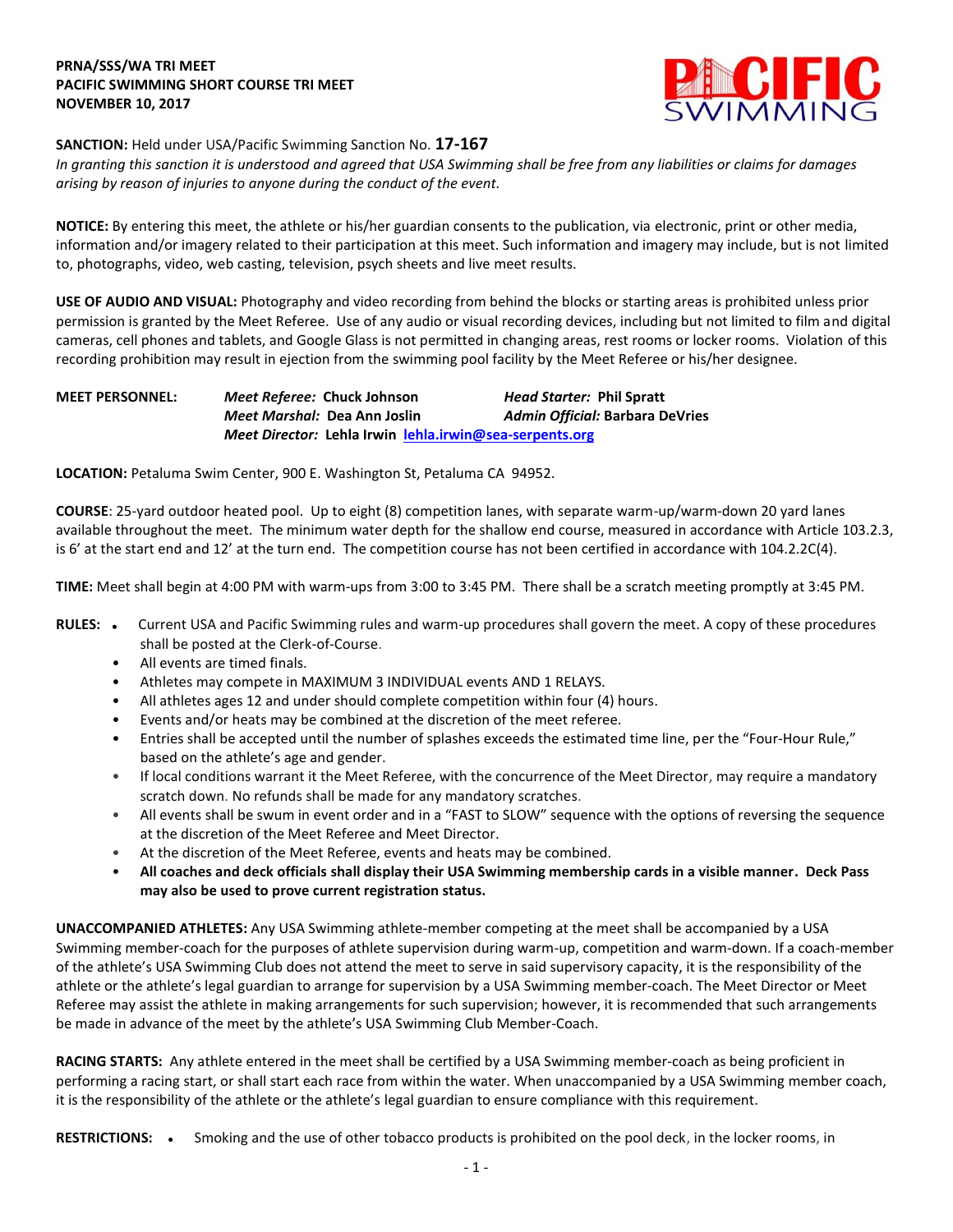spectator seating on standing areas and in all areas used by athletes, during the meet and during warm-up periods.

- Sale and use of alcoholic beverages is prohibited in all areas of the meet venue.
- No glass containers are allowed in the meet venue.
- No propane heater is permitted except for snack bar/meet operations.
- All shelters shall be properly secured.
- Changing into or out of swimsuits other than in locker rooms or other designated areas is prohibited.
- No pets allowed on deck, other than service assistance animals.
- Destructive devices, to include but not limited to, explosive devices and equipment, firearms (open or concealed), blades, knives, mace, stun guns and blunt objects are strictly prohibited in the swimming facility and its surrounding areas. If observed, the Meet Referee or his/her designee may ask that these devices be stored safely away from the public or removed from the facility. Noncompliance may result in the reporting to law enforcement authorities and ejection from the facility. Law enforcement officers (LEO) are exempt per applicable laws.
- Operation of a drone, or any other flying apparatus, is prohibited over the venue (pools, athlete/coach areas, spectator areas and open ceiling locker rooms) any time athletes, coaches, officials and/or spectators are present.

- **ELIGIBILITY:** Athletes shall be current members of USA Swimming and enter their name and registration number on the meet entry card exactly as they are shown on their Registration Card. If this is not done, it may be difficult to match the athlete with the registration database. The meet host shall check all athlete registrations against the SWIMS database and if not found to be registered, the Meet Director shall accept the registration at the meet (a \$10 surcharge shall be added to the regular registration fee). Duplicate registrations shall be refunded by mail.
	- Entries are limited to athletes attached to or training with **SSS**, **WA** or **PRNA**.
	- Entries with "NO TIME" shall be ACCEPTED.
	- Entry times submitted for this meet may be checked against a computer database and may be changed in accordance with Pacific Swimming Entry Time Verification Procedures.
	- Disabled athletes are welcome to attend this meet and should contact the Meet Director or Meet Referee regarding any special accommodations on entry times and seeding per Pacific Swimming policy.
	- Athletes 19 years of age and over may compete in the meet for time only, no awards. Such athlete shall meet standards for the 17-18 age group.
	- Age on the first day of the meet shall determine the athlete's age for the entire meet.
- **ENTRY FEES:** \$5.00 per athlete. Entry Fees are payable to Sebastopol Sea Serpents.
- **ENTRIES**: Team Entries Only: All entries shall be submitted in an electronic format using the TM file provided. Entries shall include: Full legal name, age, USA Swimming Registration number, home club code, and LSC code. Entries are due by midnight, Monday, November 6th. No late entries shall be accepted. **E-mail entries to**: **Lehla Irwin [lehla.irwin@sea-serpents.org](mailto:lehla.irwin@sea-serpents.org)**
- **CHECK-IN:** The meet shall be pre-seeded. No check-in required.
- **SCRATCHES:** Any athletes not reporting for or competing in an individual timed final event shall not be penalized.
- **AWARDS:** None.
- **ADMISSION:** Free.

**SNACK BAR & HOSPITALITY:** There shall be no snack bar available. Coaches and working officials shall be provided refreshments.

**MINIMUM OFFICIALS**: At least seven days prior to the start of the meet, meet management (Meet Director and/or Meet Referee) shall contact a representative from each club participating in the meet, and provide a preliminary inventory of the officials that club is required to provide for each session. Each club shall, by the start of the meet, provide to the Meet Director or designee a list of Officials who have agreed to represent that club during each session of the meet.